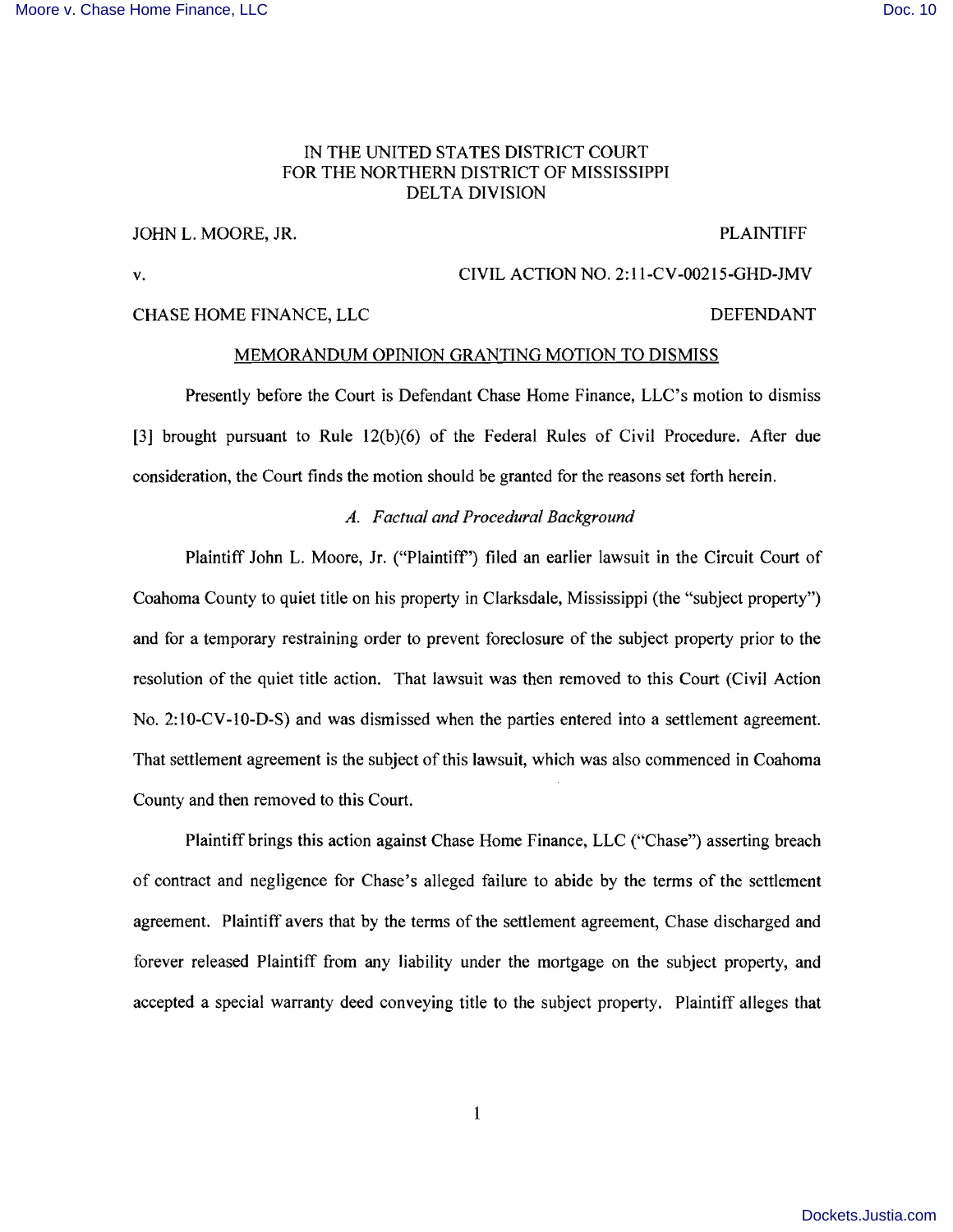Chase breached the settlement agreement by failing to report the correct status of the mortgage loan to the credit bureaus and by instead reporting the mortgage as a delinquent debt.

Chase has moved to dismiss this action, contending that Plaintiff has failed to allege sufficient facts to state either a breach of contract claim or negligence claim and Plaintiff s statelaw claims are preempted by federal law. Plaintiff has not filed a response to the motion to dismiss. The matter is now ripe for review.

## *B. Legal Standards*

Motions to dismiss pursuant to Rule  $12(b)(6)$  of the Federal Rules of Civil Procedure "are viewed with disfavor and are rarely granted." *Kocurek* v. *Cuna Mut. Ins. Soc 'y,* 459 F. App'x 371, 373 (5th Cir. 2012) (citing *Gregson* v. *Zurich Am. Ins. Co.,* 322 F.3d 883, 885 (5th Cir.  $2003$ )). In reviewing a Rule  $12(b)(6)$  motion to dismiss, the "court accepts all well-pleaded facts as true, viewing them in the light most favorable to the plaintiff." *In re Katrina Canal Breaches*  Litig., 495 F.3d 191, 205 (5th Cir. 2007) (internal quotation marks and citations omitted). Of course, the complaint must allege "enough facts to state a claim to relief that is plausible on its face." *Bell Atl. Corp.* v. *Twombly,* 550 U.S. 544, 570, 127 S. Ct. 1955, 167 L. Ed. 2d 929 (2007). The court must not evaluate the likelihood of the claim's success, but instead ascertain whether the plaintiff has stated a legally cognizable claim that is plausible. *Ashcroft* v. *Iqbal,* 556 U.S. 662, 129 S. Ct. 1937, 1949, 173 L. Ed. 2d 868 (2009).

"If, on a motion under Rule  $12(b)(6)$  or  $12(c)$ , matters outside the pleadings are presented to and not excluded by the court, the motion must be treated as one for summary judgment under Rule 56." FED. R. CIV. P. 12(d). Because in considering the motion to dismiss the Court has reviewed the parties' attached matters outside the pleadings which the Court shall not exclude,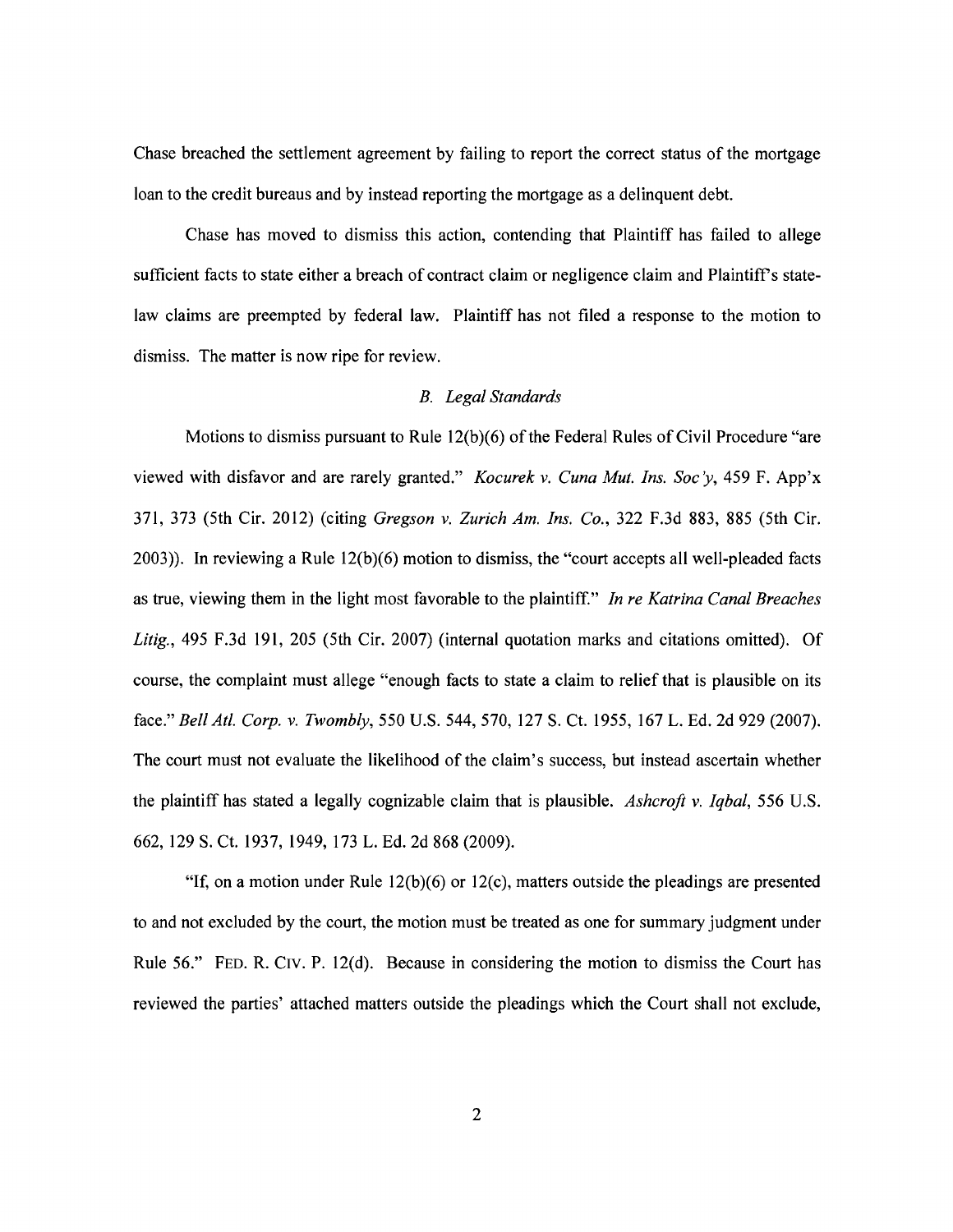the motion shall be considered a motion for summary judgment brought pursuant to Rule 56 of the Federal Rules of Civil Procedure.

Summary judgment "should be rendered if the pleadings, the discovery and disclosure materials on file, and any affidavits show that there is no genuine dispute as to any material fact and that the movant is entitled to judgment as a matter of law." FED. R. Cry. P. 56(a); *Celotex Corp. v. Catrett, 477 U.S. 317, 322-23, 106 S. Ct. 2548, 91 L. Ed. 2d 265 (1986); Weaver v. CCA Indus., Inc.,* 529 F.3d 335, 339 (5th Cir. 2008). The rule "mandates the entry of summary judgment, after adequate time for discovery and upon motion, against a party who fails to make a sufficient showing to establish the existence of an element essential to that party's case, and on which that party will bear the burden of proof at trial." *Celotex Corp.*, 477 U.S. at 322, 106 S. Ct. 2548. The party moving for summary judgment bears the initial responsibility of informing the district court of the basis for its motion and identifying those portions of the record it believes demonstrate the absence of a genuine issue of material fact. *Id.* at 323, 106 S. Ct. 2548. Under Rule 56(a) of the Federal Rules of Civil Procedure, the burden then shifts to the non-movant to "go beyond the pleadings and by ... affidavits, or by the 'depositions, answers to interrogatories, and admissions on file,' designate' specific facts showing that there is a genuine issue for trial.' " *Id.* at 324, 106 S. Ct. 2548; *Littlefield* v. *Forney Indep. Sch. Dist.,* 268 F.3d 275, 282 (5th Cir. *2001); Willis* v. *Roche Biomedical Labs., Inc.,* 61 F.3d 313,315 (5th Cir. 1995).

### C. *Discussion*

Chase contends in its motion to dismiss that (1) Plaintiff has failed to state a claim for breach of contract and negligence, and (2) Plaintiffs statelaw claims are preempted by federal law. The Court will address the preemption argument first.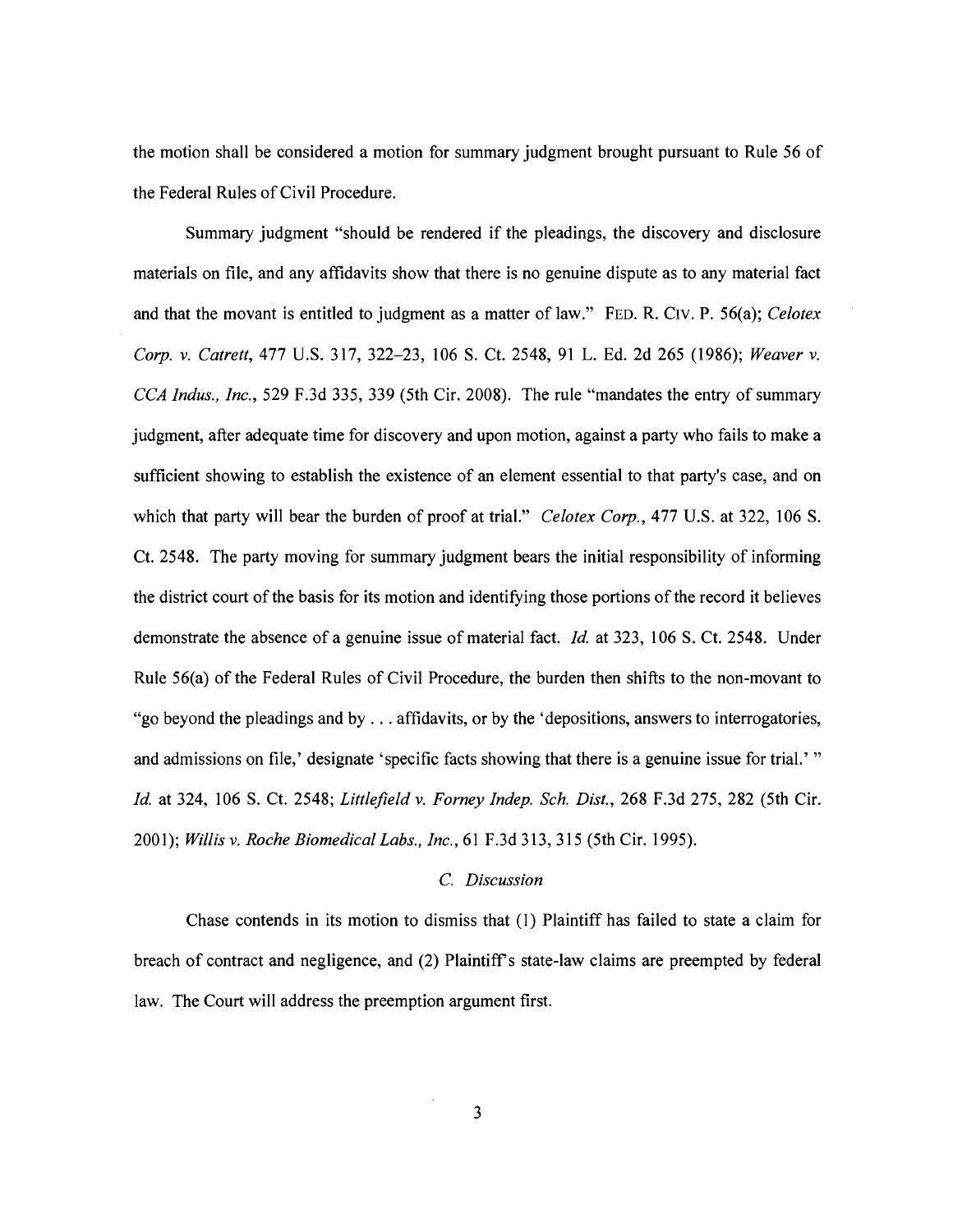## 1. Preemption of Plaintiff's Claims

Chase argues that Plaintiff's state law claims are preempted by the Fair Credit Reporting Act (the "FCRA"), because the claims relate to Chase's obligations as a "furnisher" of information, pursuant to 15 U.S.C.  $\frac{1}{8}$  1681t(b)(1)(F). The FCRA was enacted "to ensure fair and accurate credit reporting, promote efficiency in the banking system, and protect consumer privacy." *Safeco Ins. Co. ofAm.* v. *Burr,* 551 U.S. 47, 52, 127 S. Ct. 2201, 167 L. Ed. 2d 1045; *see* 84 Stat. 1128, 15 U.S.C. § 1681. "The banking system is dependent upon fair and accurate reporting." 15 U.S.C.  $\S$  1681(a)(1). Although the FCRA's focus appears to be regulation of consumer reporting agencies, the FCRA imposes duties on others, including furnishers of information to consumer reporting agencies. *See* 15 U.S.c. § 1681 *et seq.* In this case, Chase was a furnisher of information to the consumer reporting agencies.

This Court notes that the Fifth Circuit recently stated: "Federal preemption is an affirmative defense that a defendant must plead and prove." *Fisher* v. *Halliburton,* 667 F .3d 602, 609 (5th Cir. 2012) (citing *Met. Life Ins. Co.* v. *Taylor,* 481 U.S. 58, 63, 107 S. Ct. 1542, 95 L. Ed. 2d 55 (1987) ("Federal pre-emption is ordinarily a federal defense to the plaintiffs suit.") (other citations omitted)). And "[u]nless the complaint itself establishes the applicability of a federal-preemption defense—in which case the issue may properly be the subject of a Rule  $12(b)(6)$  motion—a defendant should ordinarily raise preemption in a Rule  $12(c)$  motion for judgment on the pleadings or a Rule 56 motion for summary judgment." *Id.* (internal citation omitted).

The Court finds that the preemption defense does not apply in this instance, regardless. 15 U.S.C. § 168lt provides in pertinent part as follows:

> No requirement or prohibition may be imposed under the laws of any State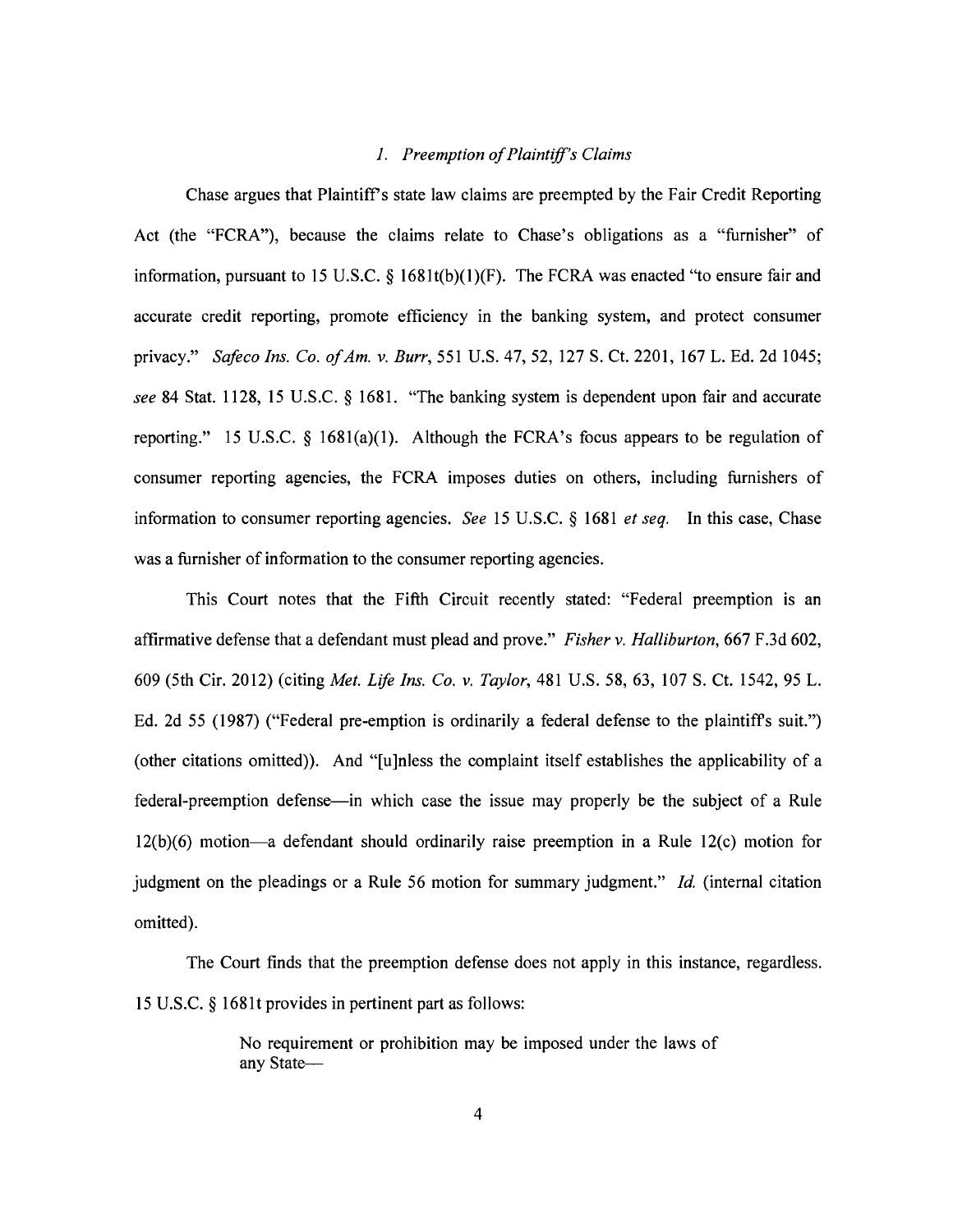(I) with respect to any subject matter regulated under-

 $(F)$  section  $1681s-2$  of this title, relating to the responsibilities of persons who furnish information to consumer reporting agencies ....

### 15 U.S.c. § 1681t(b)(l)(F).

However, the FCRA also provides:

Except as provided in sections 1681n and 16810 of this title, no consumer may bring any action or proceeding in the nature of ... negligence with respect to the reporting of information against .. . any person who furnishes information to a consumer reporting agency, based on information disclosed pursuant to section 1681g, 1681h, or 1681m of this title, or based on information disclosed by a user of a consumer report to or for a consumer against whom the user has taken adverse action, based in whole or in part on the report except as to false information furnished with malice or willful intent to injure such consumer.

15 U.S.c. § 1681h(e) (emphasis added). The Fifth Circuit has stated: "The FCRA preempts state law ... negligent reporting claims unless the plaintiff consumer proves 'malice or willful intent to injure' him." *Young*, 294 F.3d at 638 (citing 15 U.S.C. § 1681h(e) (emphasis added)); *see also Morris* v. *Equifax Info. Servs., LLC,* 457 F.3d 460 (5th Cir. 2006) (referencing "the 'malice' exception to preemption under section  $1681 h(e)$ ").

Plaintiff alleges in the case *sub judice* that "the actions of Chase were intentionally malicious[,] because even after being provided with the [s]ettlement [a]greement, Chase continued to breach the [s]ettlement [a]greement" by falsely reporting the mortgage loan as a delinquent debt to the credit bureaus. In Plaintiff's complaint, he has set out the details of his alleged injury based on the continued reporting. Thus, Plaintiff's negligence claim is not preempted under the FCRA. Plaintiff's breach of contract claim is also not preempted under the FCRA, as it is inherently a state claim in character, dependent upon the interpretation of the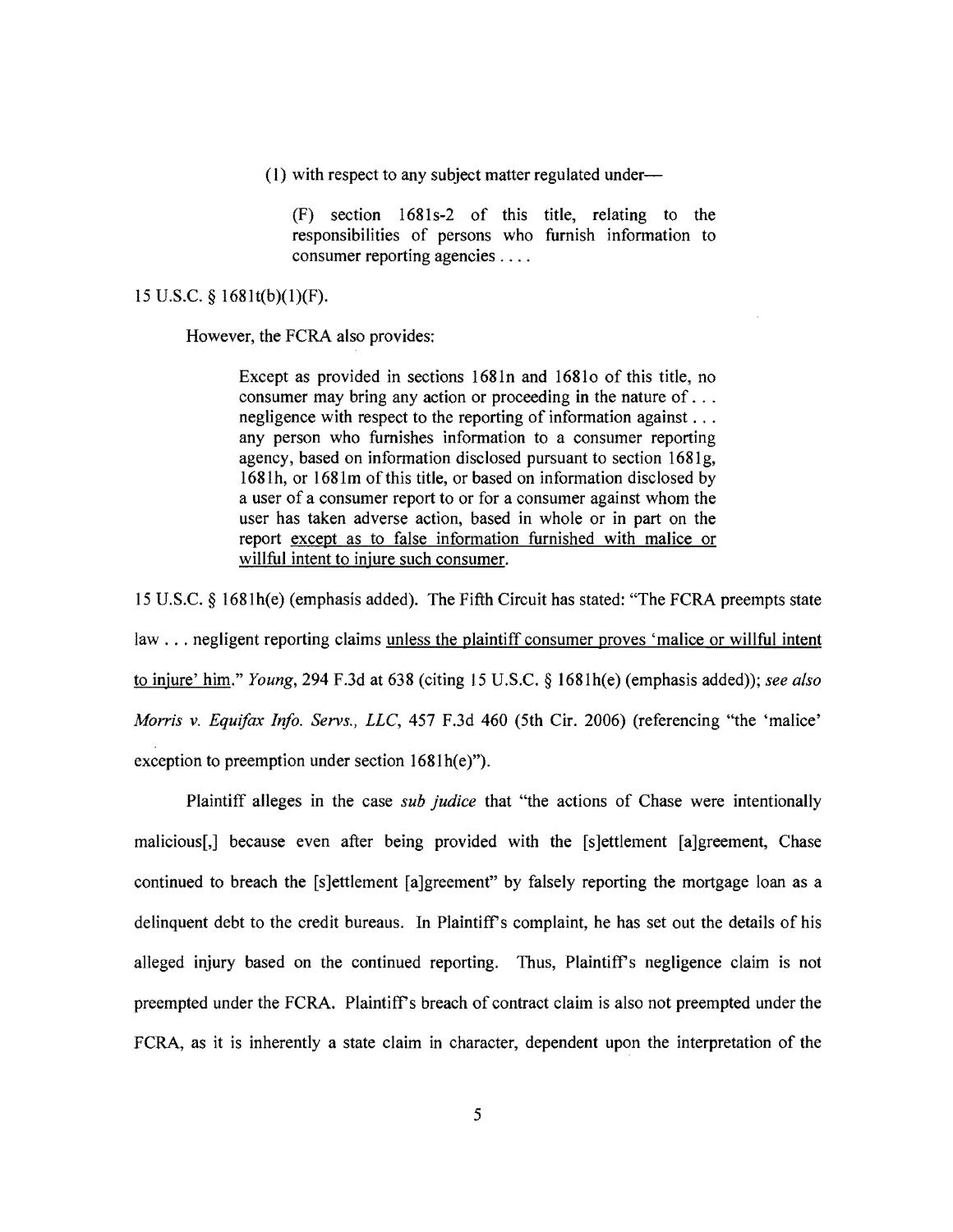contract at issue. Finding Plaintiff's state law claims not preempted by the FCRA, the Court now turns its attention to the viability of the claims.

## *2. Viability ofPlaintiff's Claims*

Plaintiff alleges breach of contract and negligence. Plaintiff avers that Chase breached the settlement agreement by continuing to list and treat the mortgage on the subject property as an open obligation of Plaintiff rather than one which was fully and finally discharged. Plaintiff further avers that Chase has erroneously reported the mortgage as an open and delinquent obligation of Plaintiff to the credit bureaus Experian, Trans Union, and Equifax. Plaintiff alleges that he and his attorney have repeatedly contacted Chase on numerous occasions to bring the settlement agreement and erroneous reporting to the attention of Chase, but that Chase has ignored these attempts and has continued to intentionally breach the settlement agreement.

Plaintiff additionally alleges that Chase was negligent and specifically that (a) Chase had a duty to Plaintiff to abide by the terms of the settlement agreement including releasing and forever discharging Plaintiff from any further obligations under the mortgage loan on the property; (b) Chase breached its duty to Plaintiff by failing to properly report the status of the mortgage loan to the credit bureaus and by continuing to treat the subject property as still owned by Plaintiff; (c) Chase's actions were intentional and the direct and proximate cause of Plaintiff's damages; and (d) as a result of Chase's actions, Plaintiff has been denied credit on repeated occasions, incurred legal fees and damages from loss of preferable interest rates, and suffered emotional distress.

Chase argues that Plaintiff has failed to state a plausible claim against Chase for breach of contract and negligence by alleging that Chase has breached the terms of the settlement agreement by reporting the loan to the credit bureaus, because the terms of the settlement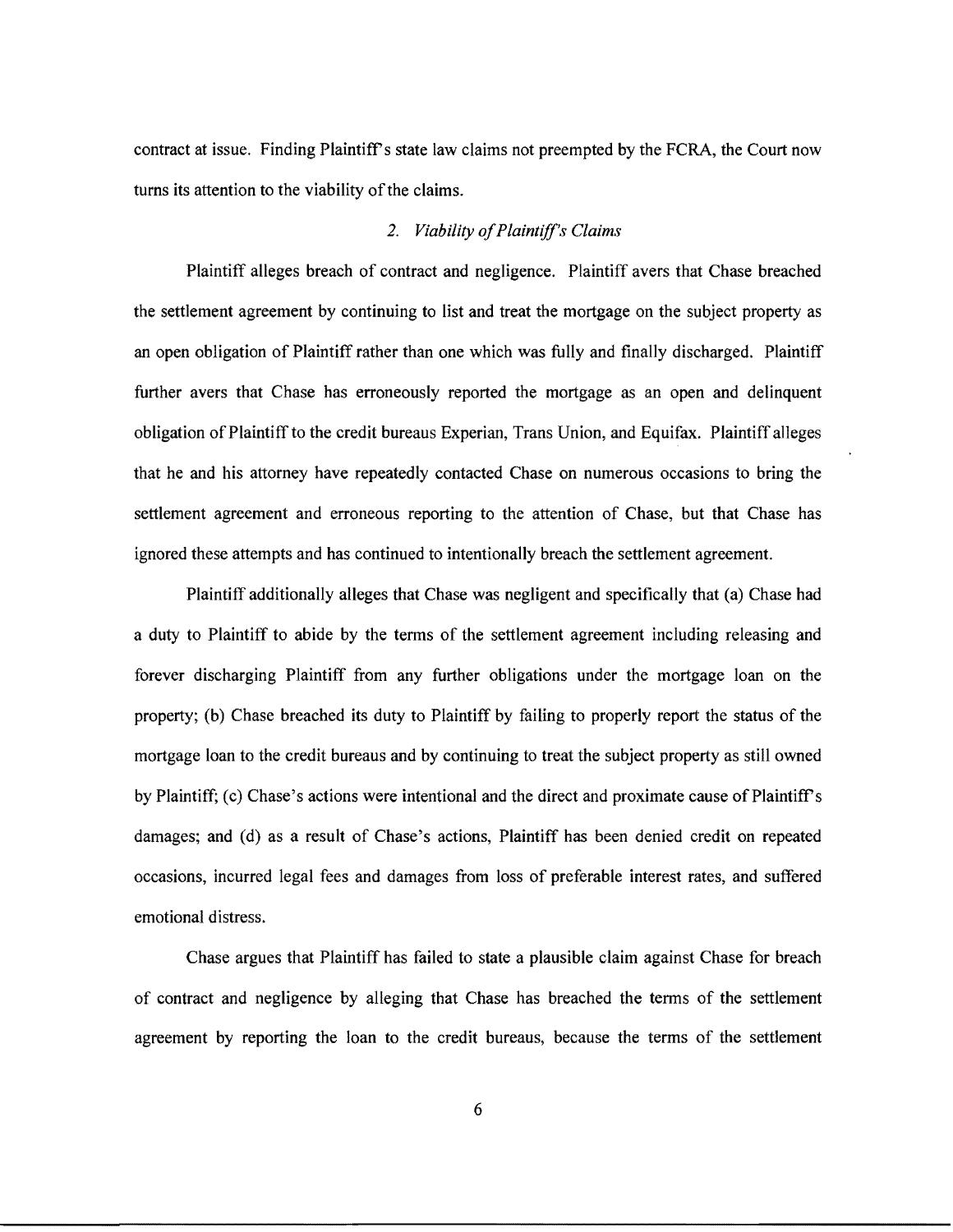agreement contained no provisions regarding credit reporting and the agreement constituted the parties' full agreement. Chase further argues that Plaintiff has failed to state a claim for negligence, as Plaintiff fails to show a failure to properly perform a duty assumed under the contract's terms.

Having reviewed the parties' positions, the Court finds the following. Plaintiff asserts a theory that Chase's erroneous reporting to the credit bureaus constituted a failure to release and forever discharge Plaintiff from the mortgage loan. Plaintiff does not state a claim for relief under state law given the terms of the release and settlement agreement. Chase agreed under the terms of the agreement to accept a special warranty deed in full satisfaction of Plaintiff's remaining obligations under the mortgage loan, with the understanding that the subject property was vacant, and in exchange, to "further release" | Plaintiff from any further liability under the [m]ortgage [I]oan." Release & Settlement Agt. [3-5]  $\S$  2.1. The parties agreed under the terms to "cooperate fully to execute any and all supplementary documents and to take all additional actions which may be necessary or appropriate to give full force and effect to the basic terms and intent" of the agreement. *See id.* § 8.0. However, no provision of the agreement creates a duty with respect to reporting to the credit bureaus. If anything, the terms of the agreement eviscerate the possibility of such a duty. The agreement provides that Plaintiff agreed to forever release, acquit, and discharge Chase "from any and all claims, demands and causes of action, obligations or liabilities, in tort or in contract, ... that Plaintiff has or may have against [Chase] for any damages, including . . . emotional distress, . . . loss of credit, denial of credit, damage to Plaintiff's credit report, financial injury and/or any and all other damages of whatever nature or kind, or any other claims whatsoever relating to, or involving the Mortgage Loan or the Subject Property . . . " *Id.* § 1.1. By these terms, Plaintiff agreed to release Chase from any liability